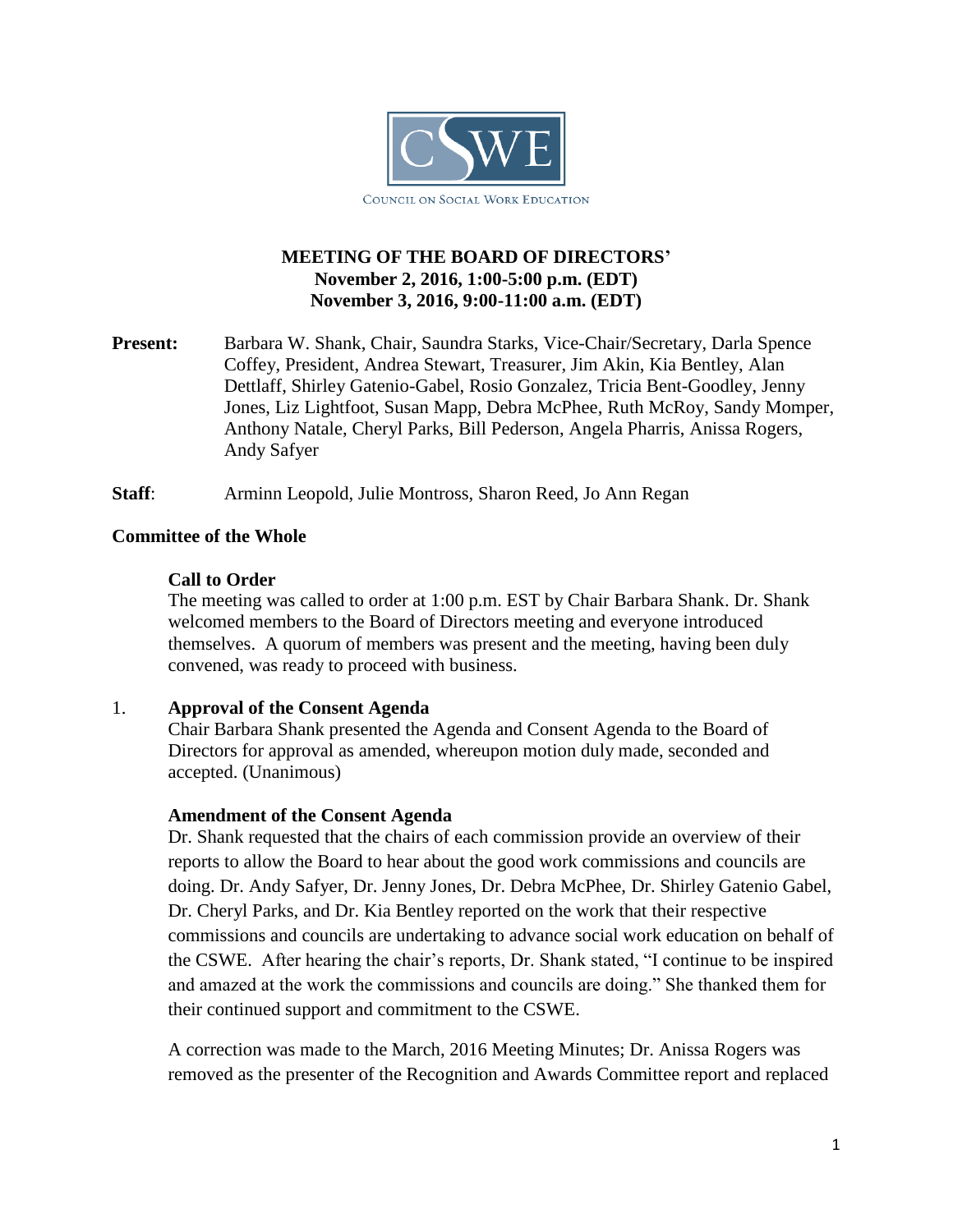with Dr. Angela Pharris who actually presented the report at the March, 2016 Board meeting.

# 2. **Programmatic Reports**

### **a. SocialWorkCAS Update**

Ms. Heather Marshall provided an overview of the Centralized Application System (CAS) to the Board of Directors. She noted that 364 students have applied to schools through the CAS and 425 students have applications in progress. Ms. Marshall concluded her report and the Board asked several followup questions – from the perspective of programs and social work education broadly. Dr. Darla Spence Coffey thank Ms. Marshall for her work with the implementation process of the CAS.

# **b. Demonstration of New Website/Accreditation Management System**

Mr. Arminn Leopold provided an update on the New Website and Accreditation Management System. He noted that Indigo has released the system to CSWE and updating the website's content is underway. There will be a repository of resources available on the website for commissions and councils to use. Dr. Jo Ann Regan provided an overview of the Accreditation Management System Dashboard and Self Study. The report was concluded.

# 3. **Board Representative to the Executive Committee**

Dr. Barbara Shank presented a motion to the Board of Directors to appoint Dr. Cheryl Parks to the Executive Committee, whereupon motion duly made, seconded and accepted. (Unanimous)

# 4. **Report of the President**

Dr. Darla Spence Coffey provided an overview of the President's report. She updated the Board on a new hire and promotions at CSWE; Mrs. Julie Montross, the new Vice President of Communications and Marketing, Ms. Andrea Bediako, promoted to Associated Director, Ms. Heather Marshall, promoted to Director of SocialWorkCAS, and Ms. Anastasia Pruitt, promoted to Manager of Membership Engagement. Dr. Coffey updated the board on recent employee resignations; Mrs. Erin Bascug and Mrs. Mary Kurfess left CSWE to pursue their doctorate degree. Dorothy Kagehiro accepted a research position at another organization. Dr. Coffey concluded her report.

# 5. **Update on IPEC Competencies**

Dr. Darla Spence Coffey provided an overview of the new revised IPEC competencies. She noted that CSWE had been accepted in the IPEC which will allow an opportunity to engage in work collaboratively across professional lines. Dr. Coffey presented a motion to the Board of Directors requesting acceptance of the revised competencies and for the board to allow her to write a letter of support. Dr. Coffey concluded her report, whereupon motion duly made, seconded and accepted. (Unanimous)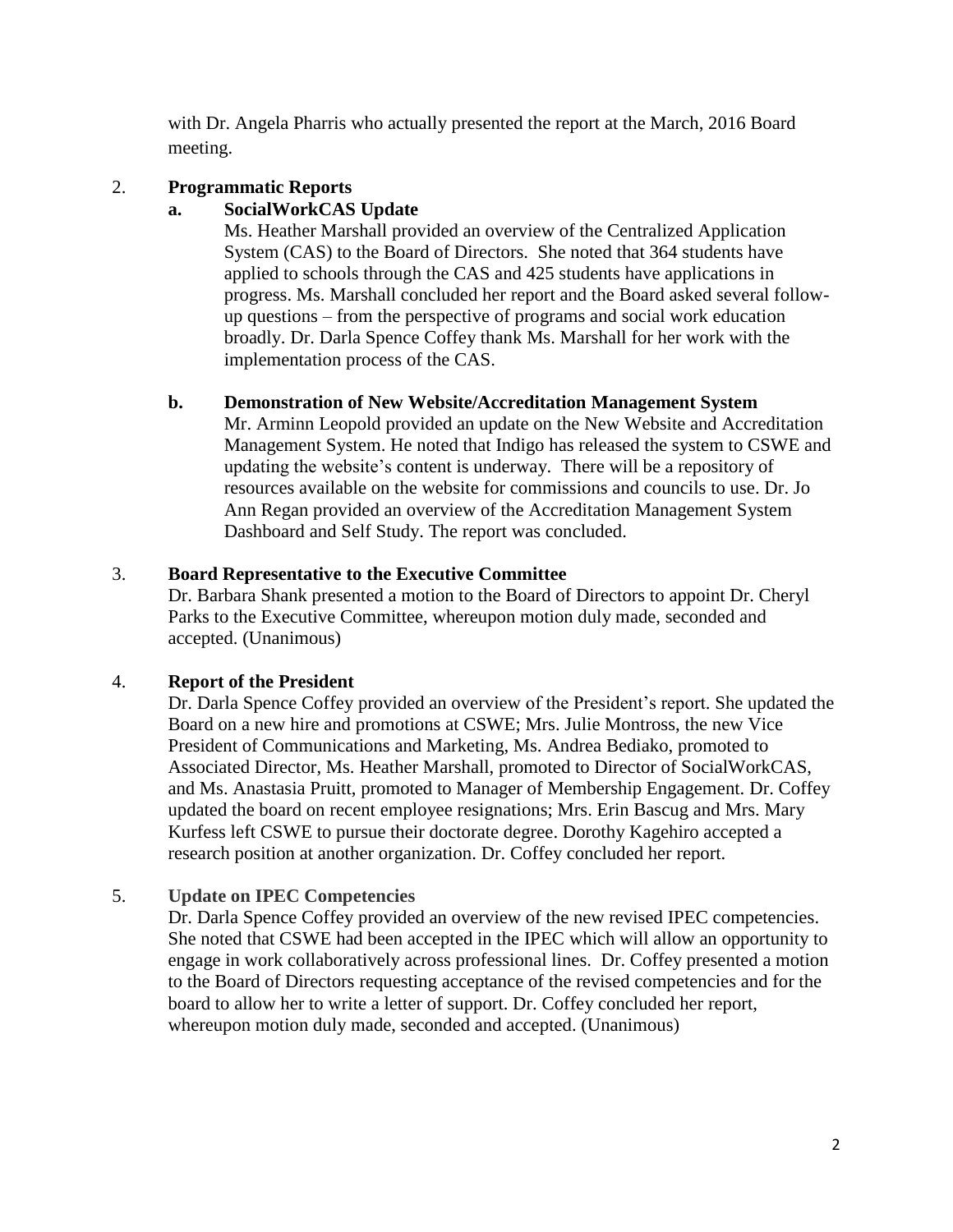### 6. **Strategic Planning Committee**

Dr. Antony Natale presented a motion to the Board of Directors requesting that the Strategic Planning Committee proceed with hiring Josh Mintz of Cavanagh to assist with the CSWE strategic thinking process. As a first step, Dr. Coffey will meet with Mr. Mintz to determine what data is already available and what data is needed. Dr. Natale concluded his report, whereupon motion duly made, seconded and accepted. (Unanimous)

# 7. **Recognition and Awards Committee**

Dr. Angela Pharris presented a new award to the Board of Directors for approval as presented. Dr. Pharris concluded her report, whereupon motion duly made, seconded and accepted. (Unanimous)

### **Award Title: Service and Leadership in Social Work Education award**

The award recognizes a social work educator's service excellence over time that advances, promotes, and provides a significant contribution to extend the reach of social work education. Extraordinary leadership contributions that impact social work education locally, nationally or globally.

The following standards are used in selecting recipients of the award.

- Distinguished service contribution
- Innovative leadership in advancing social work education

#### **Bylaws Committee**

8. Dr. Jim Akin reported that the Bylaws Committee is working on separating policies and procedures in the bylaws. He noted that procedures are operational and should not be included in the bylaws. He will schedule a conference call with the committee and provide an update to the Board at the March, 2017 meeting. Dr. Akin concluded his report.

#### 9. **Awards Policy**

Dr. Coffey presented the revised Awards Policy to the Board of Directors for Approval. The Board of Directors approved the revised Awards Policy and recommended that the following language be removed; "2008 US Dollars," whereupon motion duly made, seconded and accepted. (Unanimous)

# 10. **IASSW Report**

Dr. Annamaria Campanini provided a comprehensive overview of IASSW involvement in various activities. She noted that IASSW has 441 member schools, 300 individual members, and 5 affiliate members from 65 countries from all continents around the world. Dr. Campanini concluded her report.

### 11. **Gifts and Grants**

Dr. Barbara Shank present the Gifts and Grants to the Board of Directors for acceptance. The Board graciously accepted all Gifts and Grants given to CSWE, whereupon motion duly made, seconded and accepted. (Unanimous)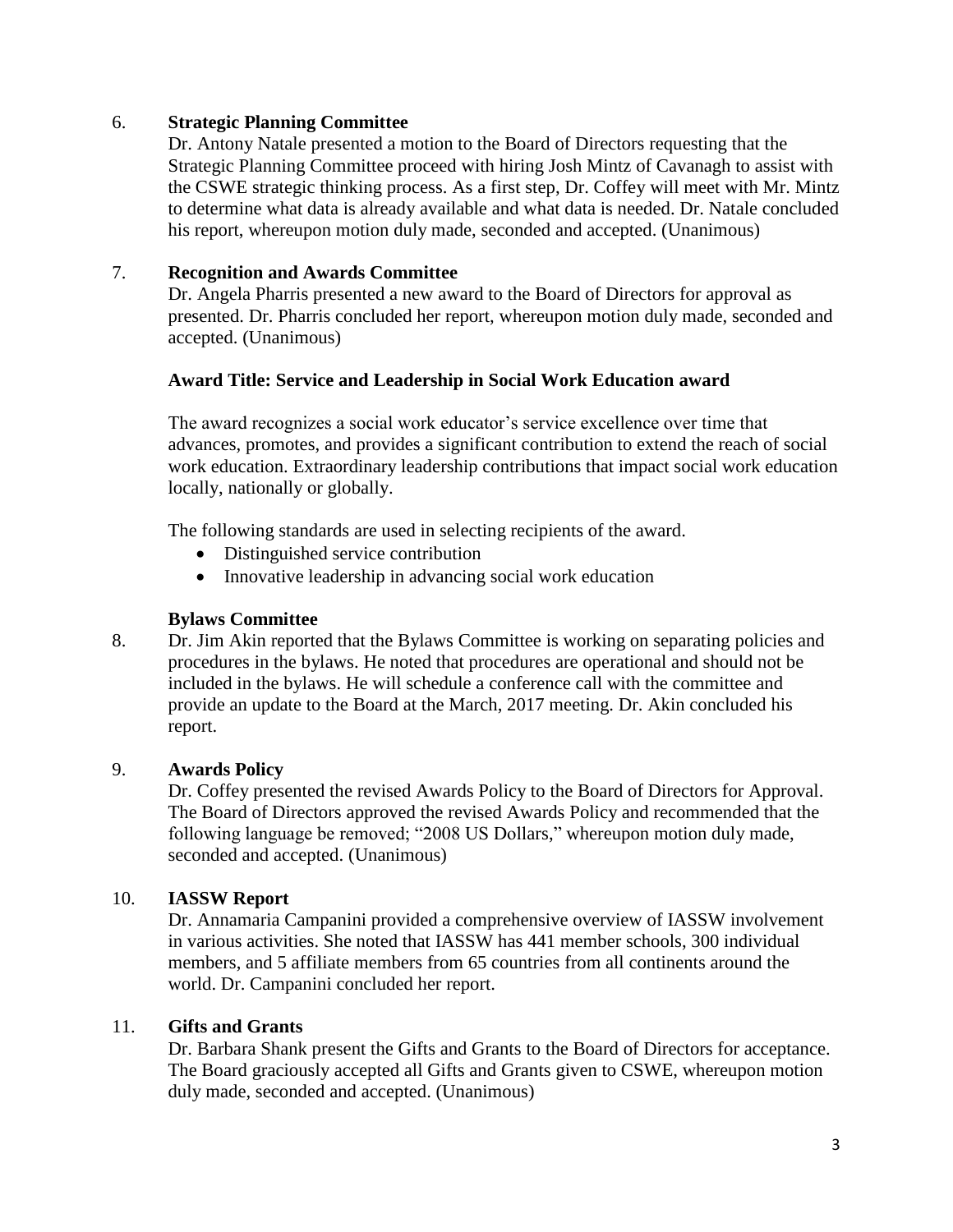### 12. **Investment Report**

Dr. Alan Dettlaff provided an overview of the Investment Report to the Board of Directors for Approval. He noted that RBC will be working with Mr. Arminn Leopold to identify a new advisor to work with CSWE's staff retirement accounts. Dr. Dettlaff concluded his report, whereupon motion duly made, seconded and accepted. (Unanimous)

### 13**. Audit Report**

Dr. Tricia Bent-Goodley provided an overview of the Audit Report to the Board of Directors for acceptance. She noted that CSWE had a clean audit and there were no recommendations or issues with this year's audit. She reported that the two recommendations from last year's audit have been resolved. Mr. Arminn Leopold thanked Mr. Ed Blair and all those involved in the audit process for a successful audit. Dr. Bent-Goodley concluded her report, whereupon motion duly made, seconded and accepted. (Unanimous)

### 14. **Budget & Finance**

Mr. Arminn Leopold provided an overview of the Statement of Financial Position FY2017 and Statement of Activity FY2017 to the Board of Directors for approval. Mr. Leopold noted that CSWE continue to be financially healthy. The report was concluded, whereupon motion duly made, seconded and accepted as amended. (Unanimous)

#### 15. **Affirmative Action Committee**

Dr. Saundra Starks reported to the Board of Directors that the Affirmative Action Committee is working on updating the language in the Policy Statement. The Committee will have updates for the board at the March, 2017 meeting. Dr. Starks concluded her report.

#### 16. **Commission on Research Award**

Dr. Kia Bentley presented the Faculty Award for Innovation in Research to the Board of Directors for approval. She provided an overview of award as follows:

The award will fulfill several purposes:

• to recognize quality and celebrate innovation in teaching research methods, processes, and practices in social work curricula;

• to grow recognition of the value of research and research instruction for contemporary social work across our three levels of education;

- to promote the scholarship of teaching and learning;
- to increase visibility of a science of social work;

• to strengthen the connections between social work education, research, and social justice.

The award will be given to a CSWE member who is a full-time or part-time social work faculty member of a CSWE accredited/GADE member program who has made significant contributions to excellence and innovation in social work research education.